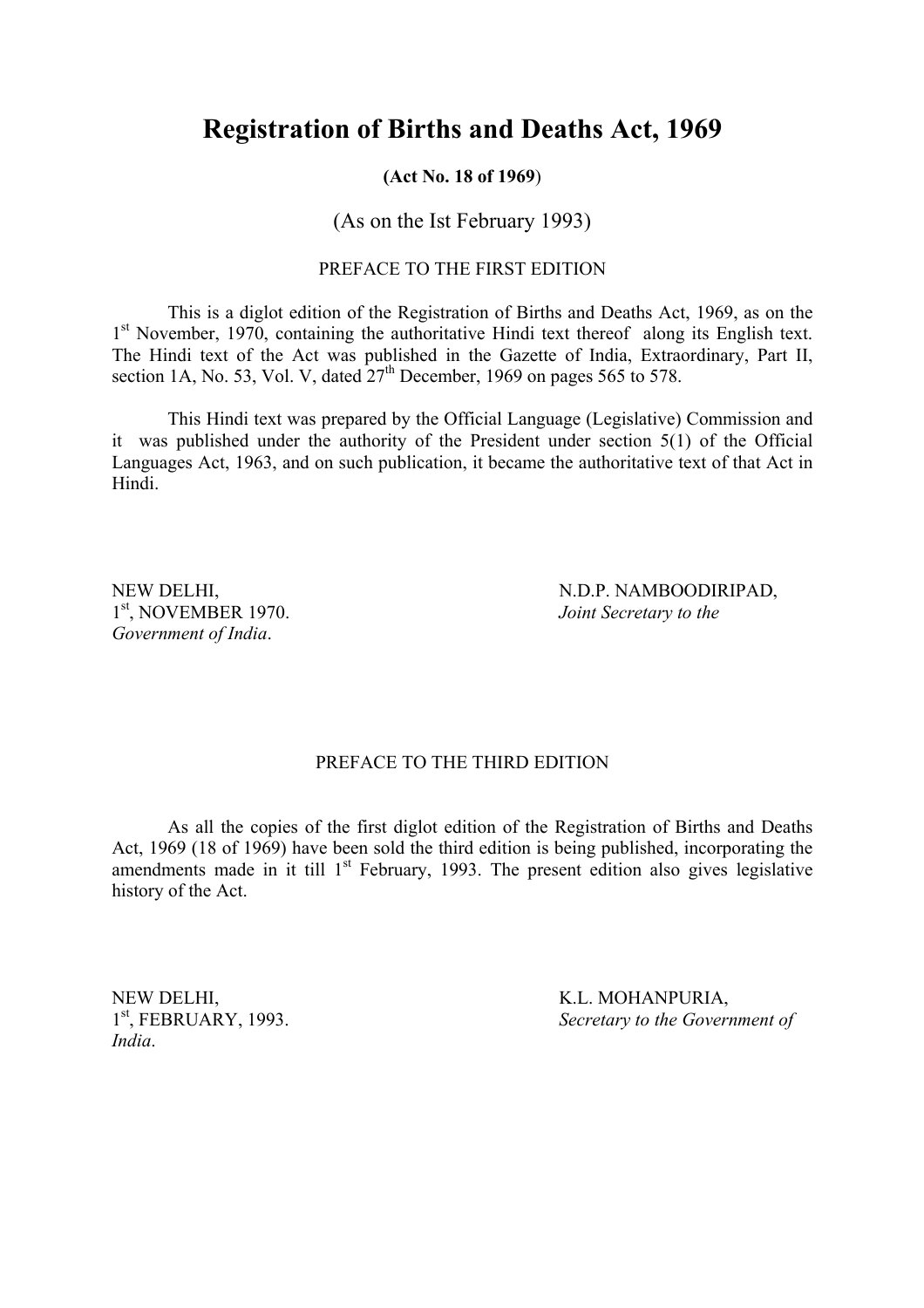## THE REGISTRATION OF BIRTHS AND DEATHS ACT, 1969

## ARRANGEMENT OF SECTIONS  $\mathcal{L}_\text{max}$

## CHAPTER I

#### **PRELIMINARY**

#### **SECTIONS**

- 1. Short title, extent and commencement
- 2. Definitions and Interpretation

#### CHAPTER II

#### **REGISTRATION-ESTABLISHMENT**

- 3. Registrar-General, India.
- 4. Chief Registrar.<br>5 Registration divi
- Registration divisions
- 6. District Registrar
- 7. Registrars.

## CHAPTER III

#### **REGISTRATION OF BIRTHS AND DEATHS**

- 8. Persons required to register births and deaths
- 9. Special provision regarding births and deaths in a plan-Tation
- 10. Duty of certain persons to notify births and deaths and to Certify cause death.
- 11. Informant to sign the register.
- 12. Extracts of registration entries to be given to informant.
- 13. Delayed registration of births and deaths
- 14. Registration of name of child.
- 15. Correction or cancellation of entry in the register of births And deaths.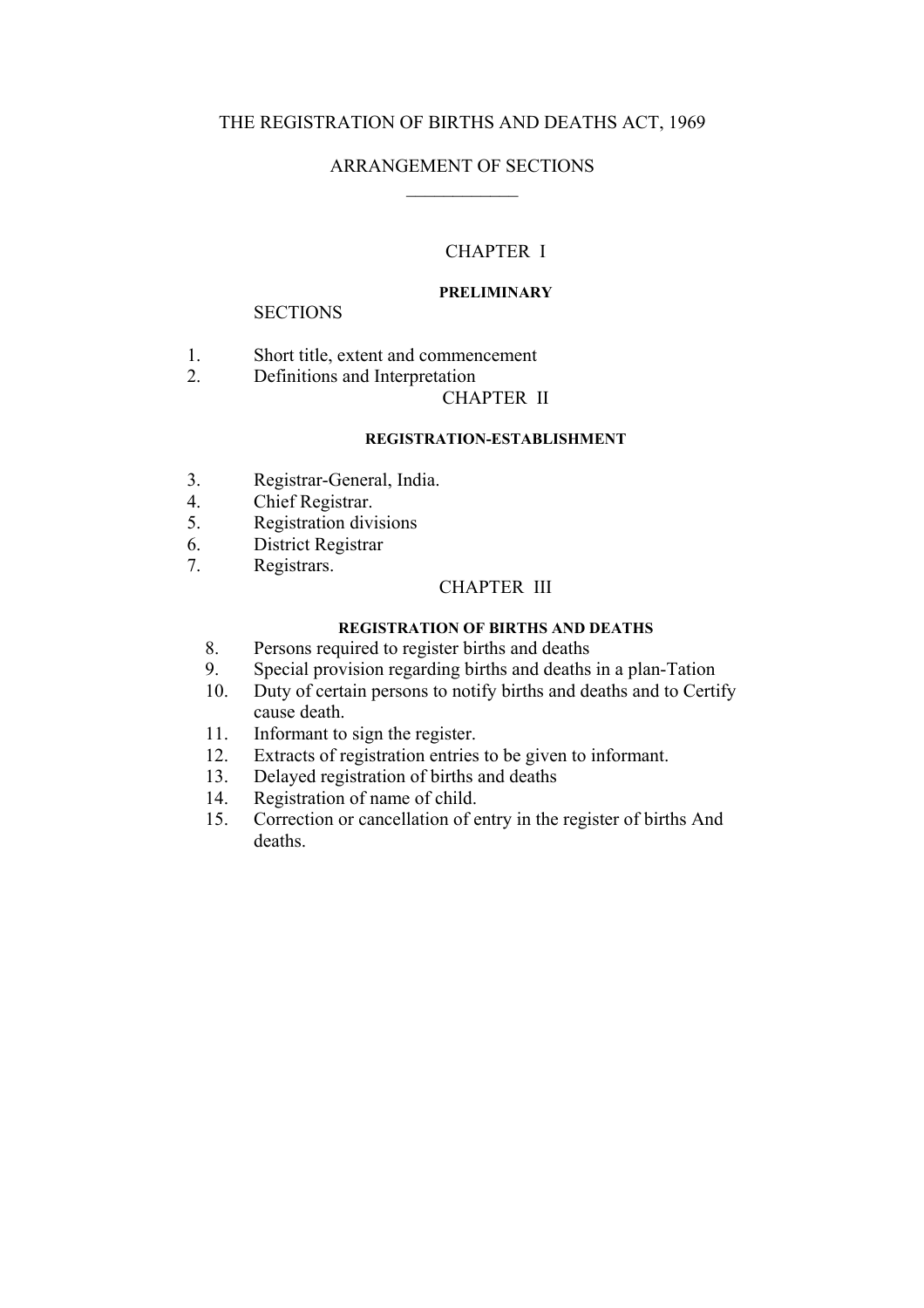## THE REGISTRATION OF BIRTHS AND DEATHS ACT, 1969

## (ACT NO. 18 OF 1969)

# $[31<sup>ST</sup> May, 1969]$

 An Act to provide for the regulation of registration of births and deaths and for matters connected therewith.

Be it enacted by Parliament in the Twentieth Year of the Republic of India as follows:-

## CHAPTER I

## PRELIMINARY

| Short title,<br>extent and<br>commencement. | 1. 1. (1) This Act may be called the Registration of<br>Births and Deaths Act, 1969.<br>2. (2) It extends to the whole of India.<br>2.<br>(3) It shall come into force in a State on such<br>3.<br>3 <sub>1</sub><br>date as the Central Government may, by notification<br>in the Official Gazette, appoint:<br>Provided that different dates may be appointed for<br>different parts of a State.                                                                                                                                                                                                                                                                                                                                                                                                                                                                                                                                                                                                                                               |  |
|---------------------------------------------|--------------------------------------------------------------------------------------------------------------------------------------------------------------------------------------------------------------------------------------------------------------------------------------------------------------------------------------------------------------------------------------------------------------------------------------------------------------------------------------------------------------------------------------------------------------------------------------------------------------------------------------------------------------------------------------------------------------------------------------------------------------------------------------------------------------------------------------------------------------------------------------------------------------------------------------------------------------------------------------------------------------------------------------------------|--|
| Definitions and                             |                                                                                                                                                                                                                                                                                                                                                                                                                                                                                                                                                                                                                                                                                                                                                                                                                                                                                                                                                                                                                                                  |  |
|                                             | 2. (1) In this Act, unless the context otherwise requires,-                                                                                                                                                                                                                                                                                                                                                                                                                                                                                                                                                                                                                                                                                                                                                                                                                                                                                                                                                                                      |  |
| interpretation.                             | (a) (a) "birth" means live-birth or still-birth;<br>(b) (b) "death" means the permanent disappearance of<br>all evidence of life at any time after live-birth has<br>taken place;<br>(c) (c) "foetal death" means absence of all evidence of<br>life prior to the complete expulsion or extraction from<br>its mother of a product of conception irrespective of<br>the duration of pregnancy;<br>(d) (d) "live-birth" means the complete expulsion or<br>extraction from its mother of a product of conception,<br>irrespective of the duration of pregnancy, which after<br>such expulsion or extraction, breathes or shows any<br>other evidence of life, and each product of such birth<br>is considered live-born;<br>(e) (e) "prescribed" means prescribed by rules made<br>under this Act;<br>(f) (f) "State Government", in relation to a Union<br>territory, means the Administrator thereof;<br>(g) (g) "Still-birth" means foetal death where a product<br>of conception has attained at least the prescribed<br>period of gestation. |  |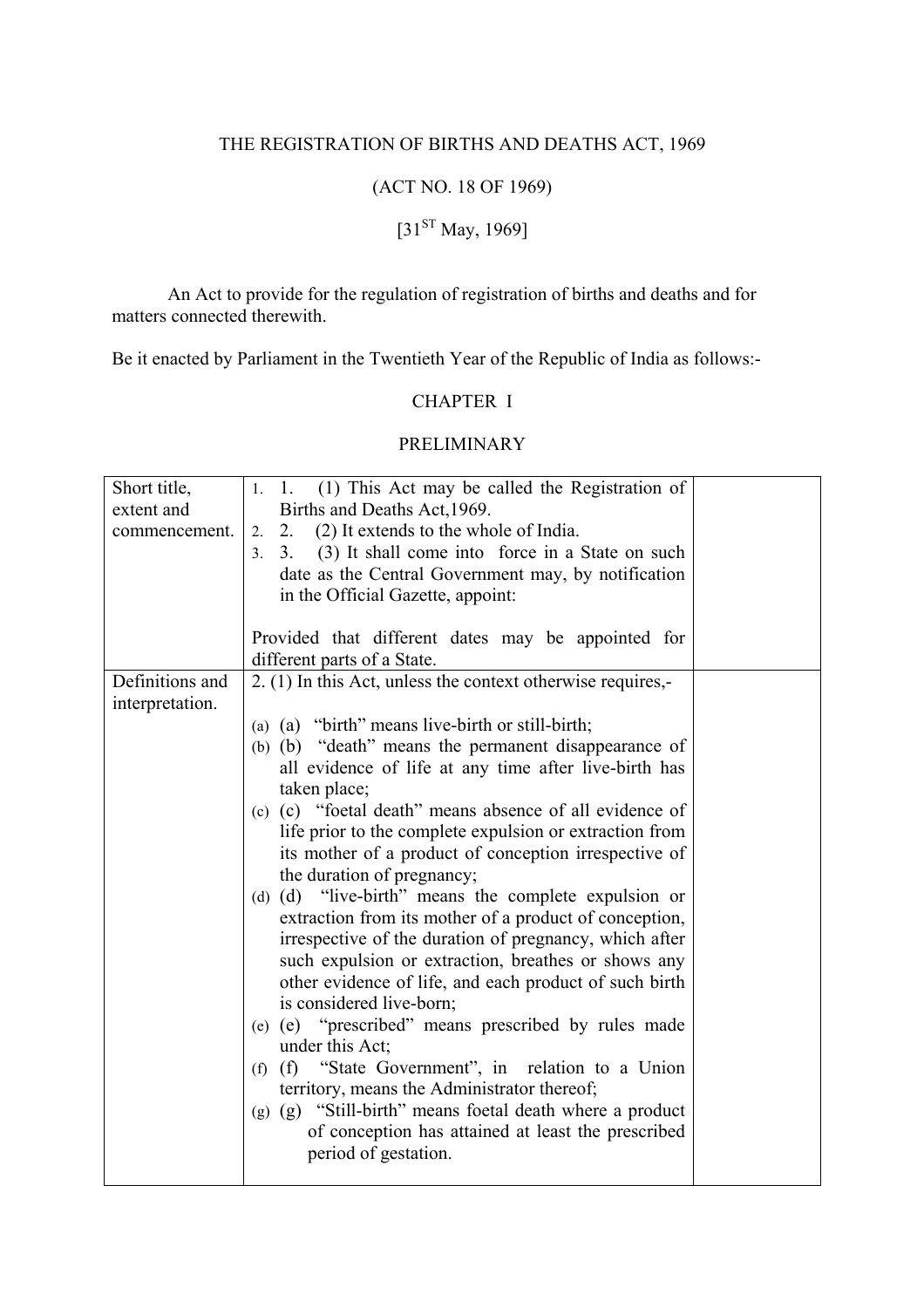|                               | (2) Any reference in this Act to any law which is not in<br>force in any area shall, in relation to that area, be                                                                                                                                                                                                                                                                                                                                                                                                                                                                                                                                                                                                                                                                                                                                                                                                                                                                                                                                                                                                                                                                                                        |  |
|-------------------------------|--------------------------------------------------------------------------------------------------------------------------------------------------------------------------------------------------------------------------------------------------------------------------------------------------------------------------------------------------------------------------------------------------------------------------------------------------------------------------------------------------------------------------------------------------------------------------------------------------------------------------------------------------------------------------------------------------------------------------------------------------------------------------------------------------------------------------------------------------------------------------------------------------------------------------------------------------------------------------------------------------------------------------------------------------------------------------------------------------------------------------------------------------------------------------------------------------------------------------|--|
|                               | construed as a reference to the corresponding law, if any,<br>in force in that area.                                                                                                                                                                                                                                                                                                                                                                                                                                                                                                                                                                                                                                                                                                                                                                                                                                                                                                                                                                                                                                                                                                                                     |  |
|                               | <b>CHAPTER II</b>                                                                                                                                                                                                                                                                                                                                                                                                                                                                                                                                                                                                                                                                                                                                                                                                                                                                                                                                                                                                                                                                                                                                                                                                        |  |
|                               |                                                                                                                                                                                                                                                                                                                                                                                                                                                                                                                                                                                                                                                                                                                                                                                                                                                                                                                                                                                                                                                                                                                                                                                                                          |  |
|                               | REGISTRATION-ESTABLISHMENT                                                                                                                                                                                                                                                                                                                                                                                                                                                                                                                                                                                                                                                                                                                                                                                                                                                                                                                                                                                                                                                                                                                                                                                               |  |
| Registrar-<br>General, India. | 3. (1) The Central Government may, by notification in<br>the Official Gazette, appoint a person to be known as the<br>Registrar-General, India.<br>(2) (2) The Central Government may also appoint such<br>other officers with such designations as it thinks fit<br>the purpose of discharging, under<br>for<br>the<br>superintendence and direction of the Registrar-<br>General, such functions of the Registrar-General<br>under this Act as he may, from time to time, authorise<br>them to discharge.<br>The Registrar-General may issue general<br>$(3)$ $(3)$<br>directions regarding registration of births and deaths<br>in the territories to which this Act extends, and shall<br>take steps to co-ordinate and unify the activities of<br>Chief Registrars in the matter of registration of births<br>and deaths and submit to the Central Government an                                                                                                                                                                                                                                                                                                                                                    |  |
|                               | annual report on the working of this Act in the said<br>territories.                                                                                                                                                                                                                                                                                                                                                                                                                                                                                                                                                                                                                                                                                                                                                                                                                                                                                                                                                                                                                                                                                                                                                     |  |
| <b>Chief Registrar</b>        | 4. (1) The State Government may, by notification<br>4.<br>in the Official Gazette, appoint a Chief Registrar for<br>the State.<br>(2) (2) The State Government may also appoint such<br>other officers with such designations as it thinks fit<br>for the purpose of discharging, under the<br>superintendence and direction of the Chief Registrar,<br>such of his functions as he may, from time to time,<br>authorise them to discharge.<br>(3) (3) The Chief Registrar shall be the chief executive<br>authority in the State for carrying into execution the<br>provisions of this Act and the rules and orders made<br>thereunder subject to the directions, if any, given by<br>the State Government.<br>(4) (4) The Chief Registrar shall take steps, by the issue<br>of suitable instructions or otherwise, to co-ordinate,<br>unify and supervise the work of registration in the<br>State for securing an efficient system of registration<br>and shall prepare and submit to the State Government,<br>in such manner and at such intervals as may be<br>prescribed, a report on the working of this Act in the<br>State along with the statistical report referred to in<br>sub-section $(2)$ of section 19. |  |
| Registration                  | 5.<br>The State Government may, by notification in the                                                                                                                                                                                                                                                                                                                                                                                                                                                                                                                                                                                                                                                                                                                                                                                                                                                                                                                                                                                                                                                                                                                                                                   |  |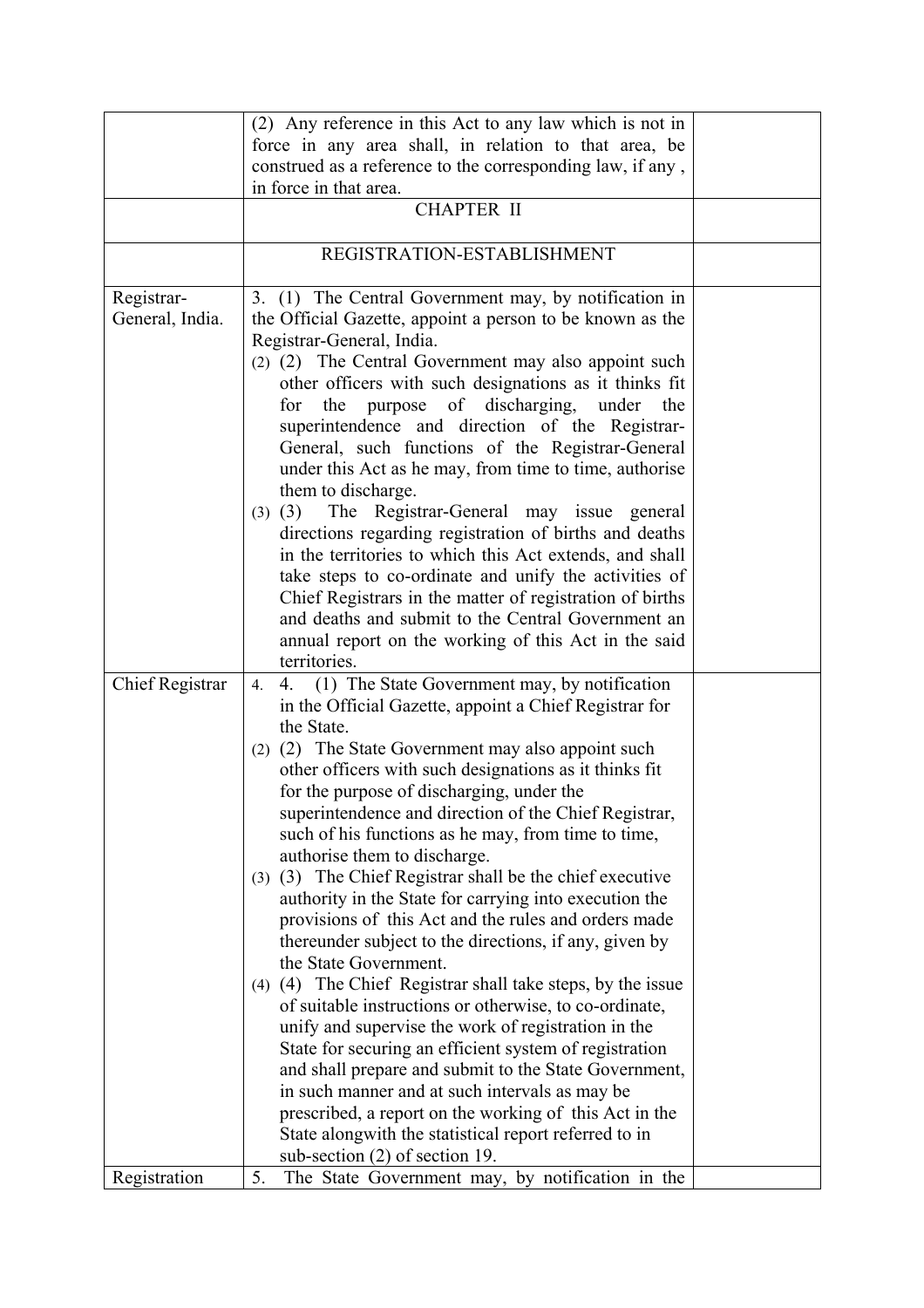| divisions. | Official Gazette, divide the territory within the State into                                                                     |  |
|------------|----------------------------------------------------------------------------------------------------------------------------------|--|
|            | such registration divisions as it may think fit and                                                                              |  |
|            | prescribe<br>different rules for different registration                                                                          |  |
|            | divisions.                                                                                                                       |  |
| District   | (1) The State Government may appoint a District Registrar for<br>6.                                                              |  |
| Registrar  | each revenue district and such number of Additional District                                                                     |  |
|            | Registrars as it thinks fit who shall, subject to the general                                                                    |  |
|            | control and direction of the District Registrar, discharge such<br>functions of the District Registrar as the District Registrar |  |
|            | may, from time to time, authorise them to discharge.                                                                             |  |
|            | The District Registrar shall superintend,<br>(2)                                                                                 |  |
|            | subject to the direction of the Chief Registrar, the                                                                             |  |
|            | Registration of births and deaths in the district and                                                                            |  |
|            | shall be responsible for carrying into execution in the                                                                          |  |
|            | district the provisions of this Act and the orders of                                                                            |  |
|            | the Chief Registrar issued from time to time for the                                                                             |  |
|            | purposes of this Act.                                                                                                            |  |
| Registrars | 7.<br>(1)<br>The State Government may appoint a<br>7.                                                                            |  |
|            | Registrar for each local area comprising the area                                                                                |  |
|            | within the jurisdiction of a municipality, panchayat or                                                                          |  |
|            | other local authority or any other area or a                                                                                     |  |
|            | combination of any two or more of them:                                                                                          |  |
|            | Provided that the State Government may appoint in the                                                                            |  |
|            | case of a municipality, panchayat or other local authority,                                                                      |  |
|            | any officer or other employee thereof as a Registrar.                                                                            |  |
|            | (2) (2) Every Registrar shall, without fee or reward,                                                                            |  |
|            | enter in the register maintained for the purpose all                                                                             |  |
|            | information given to him under section 8 or section 9                                                                            |  |
|            | and shall also take steps to inform himself carefully of                                                                         |  |
|            | every birth and of every death which takes place in                                                                              |  |
|            | his jurisdiction and to ascertain and register the                                                                               |  |
|            | particulars required to be registered.                                                                                           |  |
|            | (3) (3) Every Registrar shall have an office in the local                                                                        |  |
|            | area for which he is appointed.                                                                                                  |  |
|            | (4) (4) Every Registrar shall attend his office for the                                                                          |  |
|            | purpose of registering births and deaths on such days                                                                            |  |
|            | and at such hours as the Chief Registrar may direct                                                                              |  |
|            | and shall cause to be placed in some conspicuous                                                                                 |  |
|            | place on or near the outer door of the office of the                                                                             |  |
|            | Registrar a board bearing, in the local language, his                                                                            |  |
|            | name with the addition of Registrar of Births and                                                                                |  |
|            | Deaths for the local area for which he is appointed,                                                                             |  |
|            | and the days and hours of his attendance.                                                                                        |  |
|            | (5) (5) The Registrar may, with the prior approval of the                                                                        |  |
|            | Chief Registrar, appoint Sub-Registrars and assign to                                                                            |  |
|            | them any or all of his powers and duties in relation to                                                                          |  |
|            | specified areas within his jurisdiction.                                                                                         |  |
|            | <b>CHAPTER III</b>                                                                                                               |  |
|            | <b>REGISTRATION OF BIRTHS AND DEATHS</b>                                                                                         |  |
|            |                                                                                                                                  |  |
|            |                                                                                                                                  |  |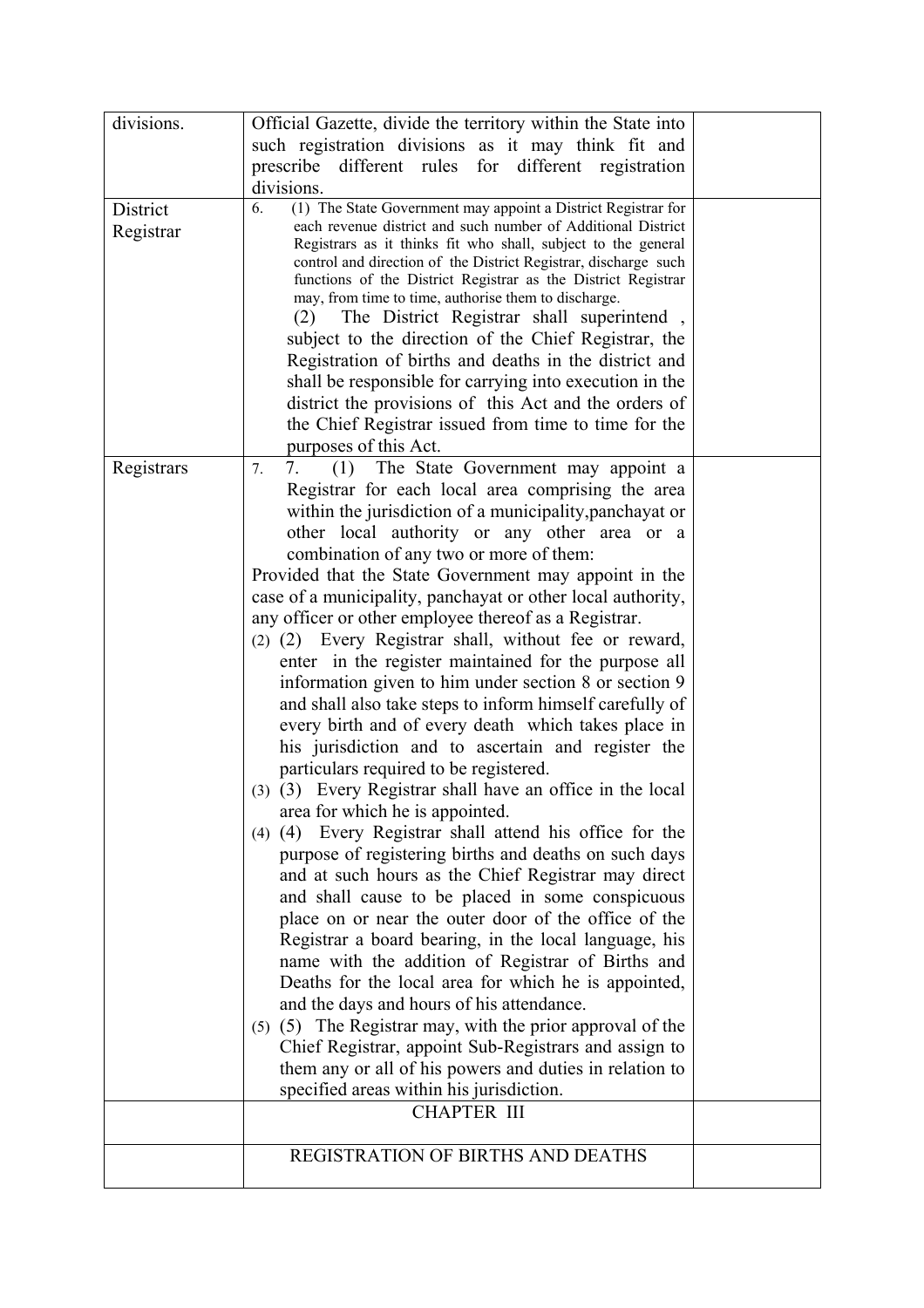| Persons         | (1) It shall be the duty of the persons<br>8.<br>8.                                                           |  |  |  |
|-----------------|---------------------------------------------------------------------------------------------------------------|--|--|--|
| required to     | specified below to give or cause to be given, either                                                          |  |  |  |
| register births | orally or in writing, according to the best of their                                                          |  |  |  |
| and deaths.     | knowledge and belief, within such time as may be                                                              |  |  |  |
|                 | prescribed, information to the Registrar of the                                                               |  |  |  |
|                 | several particulars required to be entered in the                                                             |  |  |  |
|                 | forms prescribed by the State Government under                                                                |  |  |  |
|                 | sub-section $(1)$ of section 16,-                                                                             |  |  |  |
|                 | (a) in respect of births and deaths in a house,<br>(a)                                                        |  |  |  |
|                 | whether residential or non-residential, not being any                                                         |  |  |  |
|                 | place referred to in clauses (b) to (e), the head of the                                                      |  |  |  |
|                 | house or, in case more than one household live in the                                                         |  |  |  |
|                 | house, the head of the house-hold, the head being the                                                         |  |  |  |
|                 | person, who is so recognised by the house or the                                                              |  |  |  |
|                 | house-hold, and if he is not present in the house at                                                          |  |  |  |
|                 | any time during the period within which the birth or                                                          |  |  |  |
|                 | death has to be reported, the nearest relative of the<br>head present in the house, and in the absence of any |  |  |  |
|                 | such person, the oldest adult male person present                                                             |  |  |  |
|                 | therein during the said period;                                                                               |  |  |  |
|                 | (b) (b) in respect of births and deaths in a hospital,                                                        |  |  |  |
|                 | health centre, maternity or nursing home or other like                                                        |  |  |  |
|                 | institution, the medical officer in charge or any person                                                      |  |  |  |
|                 | authorised by him in this behalf.                                                                             |  |  |  |
|                 | (c) (c) In respect of births and deaths in a jail, the jailors                                                |  |  |  |
|                 | in charge;                                                                                                    |  |  |  |
|                 | (d) (d) In respect of births and deaths in a choultry,                                                        |  |  |  |
|                 | hostel,<br>dharmasala, boarding-house,<br>chattram,                                                           |  |  |  |
|                 | lodging-house, tavern, barrack, toddy shop or place of                                                        |  |  |  |
|                 | public resort, the person in charge thereof;                                                                  |  |  |  |
|                 | (e) (e) In respect of any new-born child or dead body                                                         |  |  |  |
|                 | found deserted in a public place, the headman or other                                                        |  |  |  |
|                 | corresponding officer of the village in the case of a                                                         |  |  |  |
|                 | village and the officer in charge of the local police                                                         |  |  |  |
|                 | station elsewhere:                                                                                            |  |  |  |
|                 | Provided that any person who finds such child or dead                                                         |  |  |  |
|                 | body, or in whose charge such child or dead body may be                                                       |  |  |  |
|                 | placed, shall notify such fact to the headman or officer<br>aforesaid;                                        |  |  |  |
|                 | $(f)$ $(f)$<br>in any other place, such person as may be                                                      |  |  |  |
|                 | prescribed.                                                                                                   |  |  |  |
|                 |                                                                                                               |  |  |  |
|                 | (2) Notwithstanding anything contained in sub-section                                                         |  |  |  |
|                 | (1), the State Government, having regard to the                                                               |  |  |  |
|                 | conditions obtaining in a registration division, may by                                                       |  |  |  |
|                 | order require that for such period as may be specified in                                                     |  |  |  |
|                 | the order, any person specified by the State Government                                                       |  |  |  |
|                 | by designation in this behalf, shall give or cause to be                                                      |  |  |  |
|                 | given information regarding births and deaths in a house                                                      |  |  |  |
|                 | referred to in clause (a) of sub-section $(1)$ instead of the                                                 |  |  |  |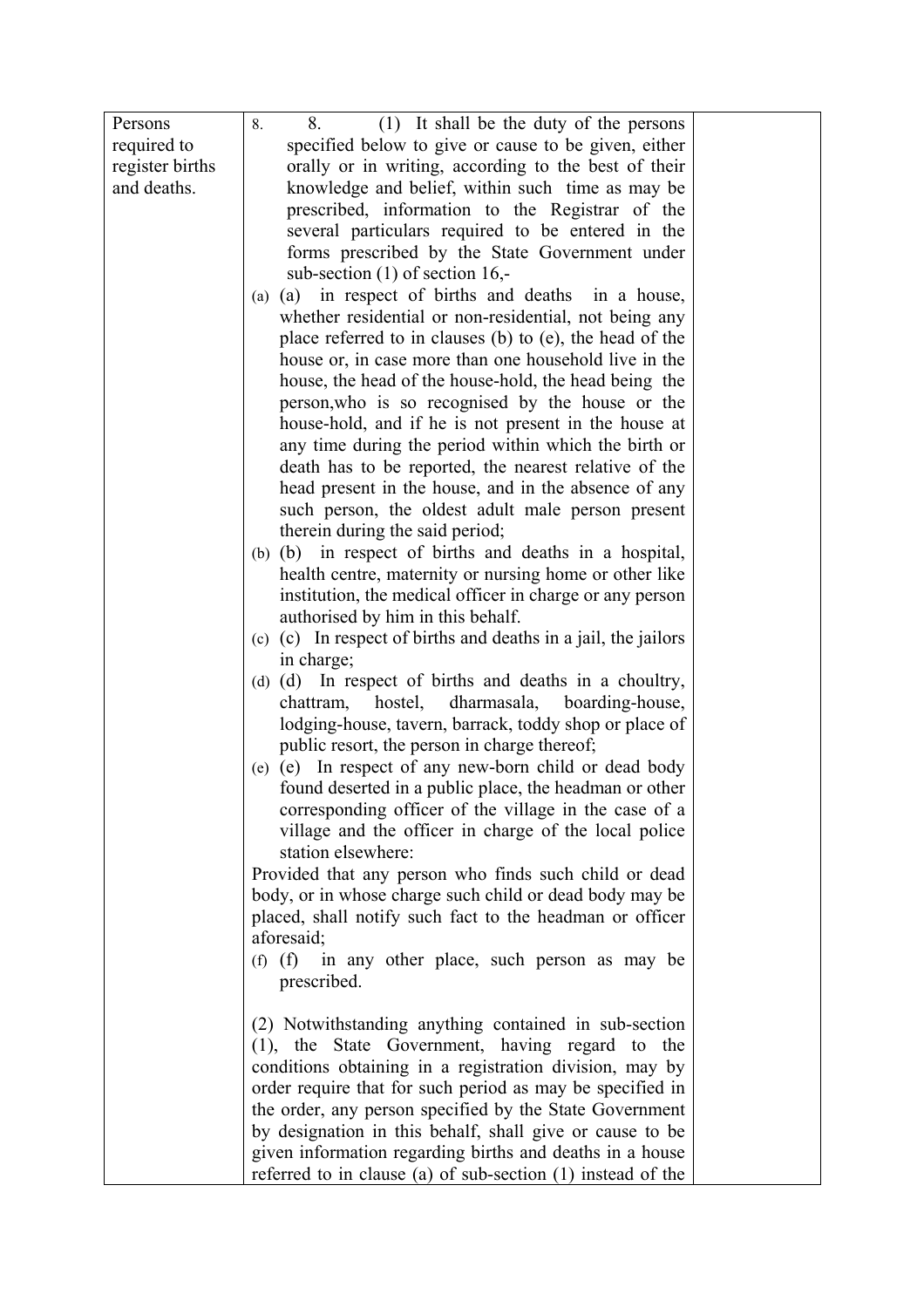|                             | persons specified in that clause.                                                                                                                                                    |  |  |  |  |  |
|-----------------------------|--------------------------------------------------------------------------------------------------------------------------------------------------------------------------------------|--|--|--|--|--|
| Special                     | In the case of births and deaths in a<br>9.<br>9.                                                                                                                                    |  |  |  |  |  |
| provision                   | plantation, the superintendent of the plantation shall                                                                                                                               |  |  |  |  |  |
| regarding births            | give or cause to be given to the Registrar the                                                                                                                                       |  |  |  |  |  |
| and deaths in a             | information referred to in section 8:                                                                                                                                                |  |  |  |  |  |
| plantation.                 |                                                                                                                                                                                      |  |  |  |  |  |
|                             | Provided that the persons referred to in clauses (a) to (f)<br>of sub-section $(1)$ of section 8 shall furnish the necessary<br>particulars to the superintendent of the plantation. |  |  |  |  |  |
|                             |                                                                                                                                                                                      |  |  |  |  |  |
|                             |                                                                                                                                                                                      |  |  |  |  |  |
|                             | Explanation- In this section, the expression "plantation"                                                                                                                            |  |  |  |  |  |
|                             | means any land not less than four hectares in extent                                                                                                                                 |  |  |  |  |  |
|                             | which is being prepared for the production of, or actually                                                                                                                           |  |  |  |  |  |
|                             | produces, tea, coffee, pepper, rubber, cardamom,                                                                                                                                     |  |  |  |  |  |
|                             | cinchona or such other products as the State Government                                                                                                                              |  |  |  |  |  |
|                             | may, by notification in the Official Gazette, specify and                                                                                                                            |  |  |  |  |  |
|                             | the expression "superintendent of the plantation" means                                                                                                                              |  |  |  |  |  |
|                             | the person having the charge or supervision of the                                                                                                                                   |  |  |  |  |  |
|                             | labourers and work in the plantation, whether called a                                                                                                                               |  |  |  |  |  |
|                             | manager, superintendent or by any other name.                                                                                                                                        |  |  |  |  |  |
| Duty of certain             | 10.10.(1) It shall be the duty of $-$<br>(i) the midwife or any other medical or health attendant                                                                                    |  |  |  |  |  |
| persons to<br>notify births | at a birth or death,                                                                                                                                                                 |  |  |  |  |  |
| and deaths and              | (ii) the keeper or the owner of a place set apart for the                                                                                                                            |  |  |  |  |  |
| to certify cause            | disposal of dead bodies or any person required by a local                                                                                                                            |  |  |  |  |  |
| of death                    | authority to be present at such place, or                                                                                                                                            |  |  |  |  |  |
|                             | any other person whom the State<br>(iii)<br>(iii)                                                                                                                                    |  |  |  |  |  |
|                             | Government may specify in this behalf by his                                                                                                                                         |  |  |  |  |  |
|                             | designation,                                                                                                                                                                         |  |  |  |  |  |
|                             | to notify every birth or death or both at which he or she                                                                                                                            |  |  |  |  |  |
|                             | attended or was present, or which occurred in such areas                                                                                                                             |  |  |  |  |  |
|                             | as may be prescribed, to the Registrar within such time                                                                                                                              |  |  |  |  |  |
|                             | and in such manner as may be prescribed.                                                                                                                                             |  |  |  |  |  |
|                             | (2) In any area, the State Government, having regard<br>(2)                                                                                                                          |  |  |  |  |  |
|                             | to the facilities available therein in this behalf, may                                                                                                                              |  |  |  |  |  |
|                             | require that a certificate as to the cause of death shall                                                                                                                            |  |  |  |  |  |
|                             | be obtained by the Registrar from such person and in                                                                                                                                 |  |  |  |  |  |
|                             | such form as may be prescribed.                                                                                                                                                      |  |  |  |  |  |
|                             | (3) (3) Where the State Government has required under                                                                                                                                |  |  |  |  |  |
|                             | $sub-section(2)$ that a certificate as to the cause of                                                                                                                               |  |  |  |  |  |
|                             | death shall be obtained, in the event of the death of                                                                                                                                |  |  |  |  |  |
|                             | any person who, during the last illness, was attended                                                                                                                                |  |  |  |  |  |
|                             | by a medical practitioner, the medical practitioner                                                                                                                                  |  |  |  |  |  |
|                             | shall, after the death of that person, forthwith, issue<br>without charging any fee, to the person required under                                                                    |  |  |  |  |  |
|                             | this Act to give information concerning the death, a                                                                                                                                 |  |  |  |  |  |
|                             | certificate in the prescribed form stating to the best of                                                                                                                            |  |  |  |  |  |
|                             | his knowledge and belief the cause of death; and the                                                                                                                                 |  |  |  |  |  |
|                             | certificate shall be received and delivered by such                                                                                                                                  |  |  |  |  |  |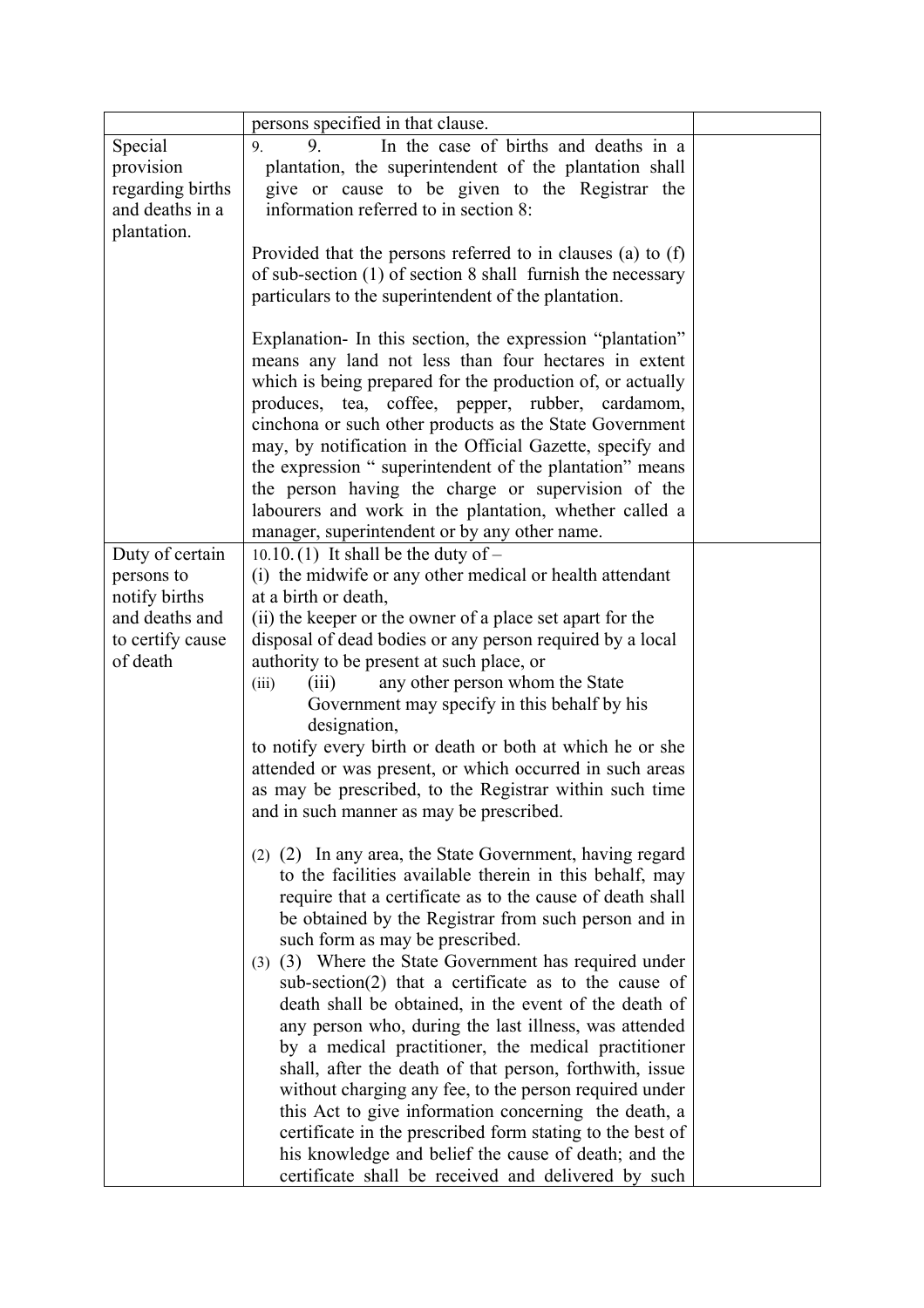|                 | person to the Registrar at the time of giving<br>information concerning the death as required by this<br>Act. |  |
|-----------------|---------------------------------------------------------------------------------------------------------------|--|
| Information to  |                                                                                                               |  |
|                 | 11. Every person who has orally given to the Registrar                                                        |  |
| sign the        | any information required under this Act shall write in the                                                    |  |
| register.       | register maintained in this behalf, his name, description                                                     |  |
|                 | and place of abode, and, if he cannot write, shall put his                                                    |  |
|                 | thumb mark in the register against his name, description                                                      |  |
|                 | and place of abode, the particulars being in such a case                                                      |  |
|                 | entered by the Registrar.                                                                                     |  |
| Extracts of     | 12. The Registrar shall, as soon as the registration of a                                                     |  |
| registration    | birth or death has been completed, give, free of charge, to                                                   |  |
| entries to be   | the person who gives information under section 8 or                                                           |  |
| given to        | section 9 an extract of the prescribed particulars under his                                                  |  |
| informant.      | hand from the register relating to such birth or death.                                                       |  |
| Delayed         | 13. 13. (1) Any birth or death of which information is                                                        |  |
| registration of | given to the Registrar after the expiry of the period                                                         |  |
| births and      | specified therefor, but within thirty days of its                                                             |  |
| deaths.         | occurrence, shall be registered on payment of such                                                            |  |
|                 | late fee as may be prescribed.                                                                                |  |
|                 | (2) (2) Any birth or death of which delayed information                                                       |  |
|                 | is given to the Registrar after thirty days but within                                                        |  |
|                 | one year of its occurrence shall be registered only                                                           |  |
|                 | with the written permission of the prescribed                                                                 |  |
|                 | authority and on payment of the prescribed fee and                                                            |  |
|                 | the production of an affidavit made before a notary                                                           |  |
|                 | public or any other officer authorised in this behalf by                                                      |  |
|                 | the State Government.                                                                                         |  |
|                 | (3) (3) Any birth or death which has not been registered                                                      |  |
|                 | within one year of its occurrence, shall be registered                                                        |  |
|                 | only on an order made by a magistrate of the first                                                            |  |
|                 | class or a Presidency Magistrate after verifying the                                                          |  |
|                 | correctness of the birth or death and on payment of                                                           |  |
|                 | the prescribed fee.                                                                                           |  |
|                 | $(4)$ (4) The provisions of this section shall be without                                                     |  |
|                 | prejudice to any action that may be taken against a                                                           |  |
|                 | person for failure on his part to register any birth or                                                       |  |
|                 | death within the time specified therefor and any such                                                         |  |
|                 | birth or death may be registered during the pendency                                                          |  |
|                 | of any such action.                                                                                           |  |
| Registration of | Where the birth of any child has been registered<br>14.                                                       |  |
| name of child.  | without a name, the parent or guardian of such child shall                                                    |  |
|                 | within the prescribed period give information regarding                                                       |  |
|                 | the name of the child to the registrar either orally or in                                                    |  |
|                 | writing and thereupon the Registrar shall enter such a                                                        |  |
|                 | name in the register and initial and date the entry.                                                          |  |
| Correction or   | 15. If it is proved to the satisfaction of the Registrar that                                                 |  |
| cancellation of | any entry of a birth or death in any register kept by him                                                     |  |
| entry in the    | under this Act is erroneous in form or substance, or has                                                      |  |
| register of     | been fraudulently or improperly made, he may, subject to                                                      |  |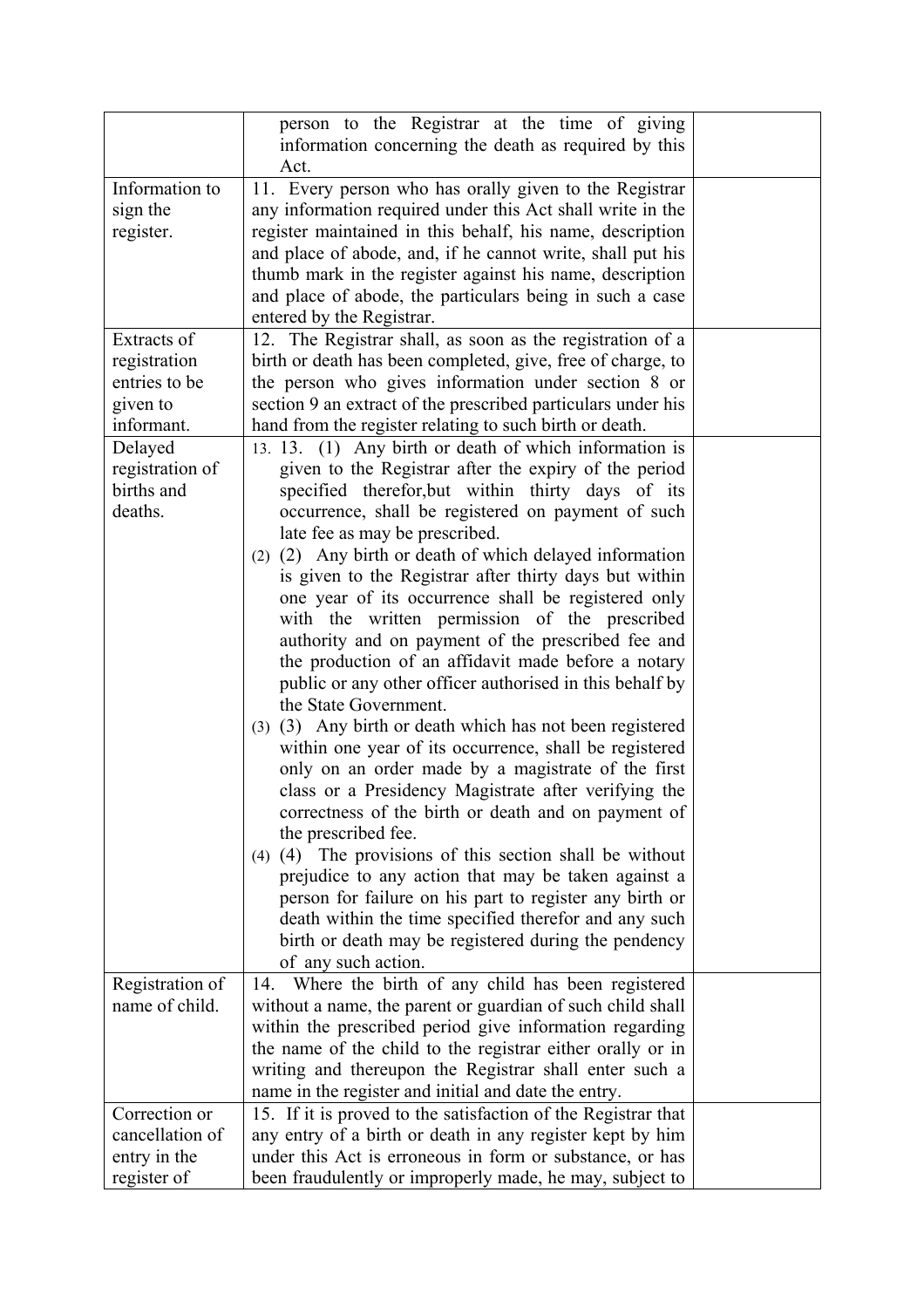| births and        | such rules as may be made by the State Government with       |  |
|-------------------|--------------------------------------------------------------|--|
| deaths.           | respect to the conditions on which and the circumstances     |  |
|                   | in which such entries may be corrected or cancelled,         |  |
|                   | correct the error or cancel the entry by suitable entry in   |  |
|                   | the margin, without any alteration of the original entry,    |  |
|                   | and shall sign the marginal entry and add thereto the date   |  |
|                   | of the correction or cancellation.                           |  |
|                   | <b>CHAPTER IV</b>                                            |  |
|                   |                                                              |  |
|                   | MAINTENANCE OF RECORDS AND STATISTICS                        |  |
| Registrars to     | 16. 16. (1) Every registrar shall keep in the prescribed     |  |
| keep registers in | form a register of births and deaths for the registration    |  |
| the prescribed    | area or any part thereof in relation to which he             |  |
| form.             | exercise jurisdiction.                                       |  |
|                   | The Chief Registrar shall cause to be printed and<br>(2)     |  |
|                   | supplied a sufficient number of register books for making    |  |
|                   | entries of births and deaths according to such forms and     |  |
|                   | instructions as may, from time to time, be prescribed; and   |  |
|                   | a copy of such forms in the local language shall be posted   |  |
|                   | in some conspicuous place on or near the outer door of       |  |
|                   | the office of every Registrar.                               |  |
| Search of births  | 17. 17. (1) Subject to any rules made in this behalf by      |  |
| and deaths        | the State Government, including rules relating to the        |  |
| register.         | payment of fees and postal charges, any person may-          |  |
|                   | (a) cause a search to be made by the Registrar for<br>(a)    |  |
|                   | any entry in a register ot births and deaths; and            |  |
|                   | (b) (b) obtain an extract from such register relating to     |  |
|                   | any birth or death;                                          |  |
|                   | Provided that no extract relating to any death, issued to    |  |
|                   | any person, shall disclose the particulars regarding the     |  |
|                   | cause of death as entered in the register.                   |  |
|                   | (2) All extracts given under this section shall be certified |  |
|                   | by the Registrar or any other officer authorised by the      |  |
|                   | State Government to give such extracts as provided in        |  |
|                   | section 76 of the Indian Evidence Act, 1872, and shall be    |  |
|                   | admissible in evidence for the purpose of proving the        |  |
|                   | birth or death to which the entry relates.                   |  |
| Inspection of     | The registration offices shall be inspected and<br>18. 18.   |  |
| registration      | the registers kept therein shall be examined in such         |  |
| offices.          | manner and by such authority as may be specified by          |  |
|                   | the District Registrar.                                      |  |
| Registrars to     | Every Registrar shall send to the Chief<br>19. 19.<br>(1)    |  |
| send periodical   | Registrar or to any officer specified by him, at such        |  |
| returns to the    | intervals and in such form as many be prescribed, a          |  |
| Chief Registrar   | return regarding the entries of births and deaths in the     |  |
| for compilation.  | register kept by such Registrar.                             |  |
|                   | (2) The Chief Registrar shall cause the information in the   |  |
|                   | returns furnished by the Registrars to be compiled and       |  |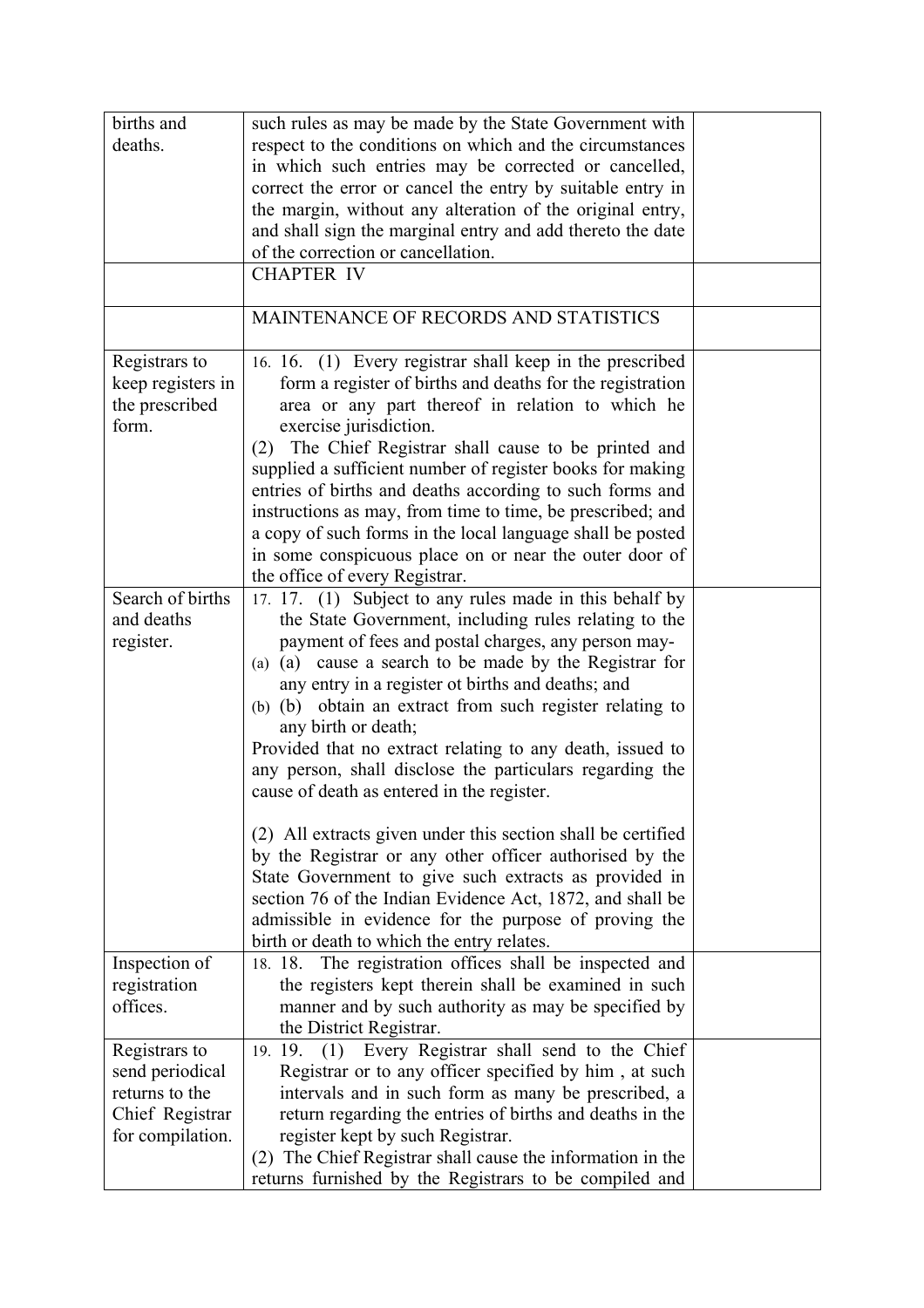|                                                                                                        | shall publish for the information of the public a statistical                                                                                                                                                                                                                                                                                                                                                                                                                                                                                                                                                                                                                     |  |
|--------------------------------------------------------------------------------------------------------|-----------------------------------------------------------------------------------------------------------------------------------------------------------------------------------------------------------------------------------------------------------------------------------------------------------------------------------------------------------------------------------------------------------------------------------------------------------------------------------------------------------------------------------------------------------------------------------------------------------------------------------------------------------------------------------|--|
|                                                                                                        | report on the registered births and deaths during the year                                                                                                                                                                                                                                                                                                                                                                                                                                                                                                                                                                                                                        |  |
|                                                                                                        | at such intervals and in such form as may be prescribed.                                                                                                                                                                                                                                                                                                                                                                                                                                                                                                                                                                                                                          |  |
|                                                                                                        | <b>CHAPTER V</b>                                                                                                                                                                                                                                                                                                                                                                                                                                                                                                                                                                                                                                                                  |  |
|                                                                                                        | <b>MISCELLANEOUS</b>                                                                                                                                                                                                                                                                                                                                                                                                                                                                                                                                                                                                                                                              |  |
| Special<br>provision as to<br>registration of<br>births and<br>deaths of<br>citizens outside<br>India. | 20. (1) The Registrar-General shall, subject to such rules<br>as may be made by the Central Government in this<br>behalf, cause to be registered information as to births and<br>deaths of citizens of India outside India received by him<br>under the rules relating to the registration of such citizens<br>at Indian Consulates made under the Citizensship Act,<br>1955, and every such registration shall also be deemed to<br>have been duly made under this Act.                                                                                                                                                                                                          |  |
|                                                                                                        | (2) In the case of any child born outside India in respect<br>of whom information has not been received as provided<br>in sub-section (1), if the parents of the child return to<br>India with a view to settling therein, they may, at any<br>time within sixty days from the date of arrival of the child<br>in India, get the birth of the child registered under this<br>Act in the same manner as if the child was born in India<br>and the provisions of section 13 shall apply to the birth of<br>such child after the expiry of the period of sixty days<br>aforesaid.                                                                                                    |  |
| Power of                                                                                               | 21. The Registrar may either orally or in writing require                                                                                                                                                                                                                                                                                                                                                                                                                                                                                                                                                                                                                         |  |
| Registrar to                                                                                           | any person to furnish any information within his                                                                                                                                                                                                                                                                                                                                                                                                                                                                                                                                                                                                                                  |  |
| obtain                                                                                                 | knowledge in connection with a birth or death in the                                                                                                                                                                                                                                                                                                                                                                                                                                                                                                                                                                                                                              |  |
| information<br>regarding birth<br>or death.                                                            | locality within which such person resides and that person<br>shall be bound to comply with such requisition.                                                                                                                                                                                                                                                                                                                                                                                                                                                                                                                                                                      |  |
| Power to give                                                                                          | 22. The Central Government may give such directions to                                                                                                                                                                                                                                                                                                                                                                                                                                                                                                                                                                                                                            |  |
| direction.                                                                                             | any State Government as may appear to be necessary for<br>carrying into execution in the State any of the provisions<br>of this Act or of any rule or order made thereunder.                                                                                                                                                                                                                                                                                                                                                                                                                                                                                                      |  |
| Penalties                                                                                              | 23. 23. $(1)$ Any person who-<br>fails without reasonable cause to give any<br>$(a)$ $(a)$<br>information which it is his duty to give under any of<br>the provisions of sections $8$ and $9$ : or<br>(b) (b) gives or causes to be given, for the purpose of<br>being inserted in any register of births and deaths,<br>any information which he knows or believes to be<br>false regarding any of the particulars required to be<br>known and registered : or<br>(c) (c) refuses to write his name, description and place<br>of abode or to put his thumb mark in the register as<br>required by section 11, shall be punishable with fine<br>which may extend to fifty rupees. |  |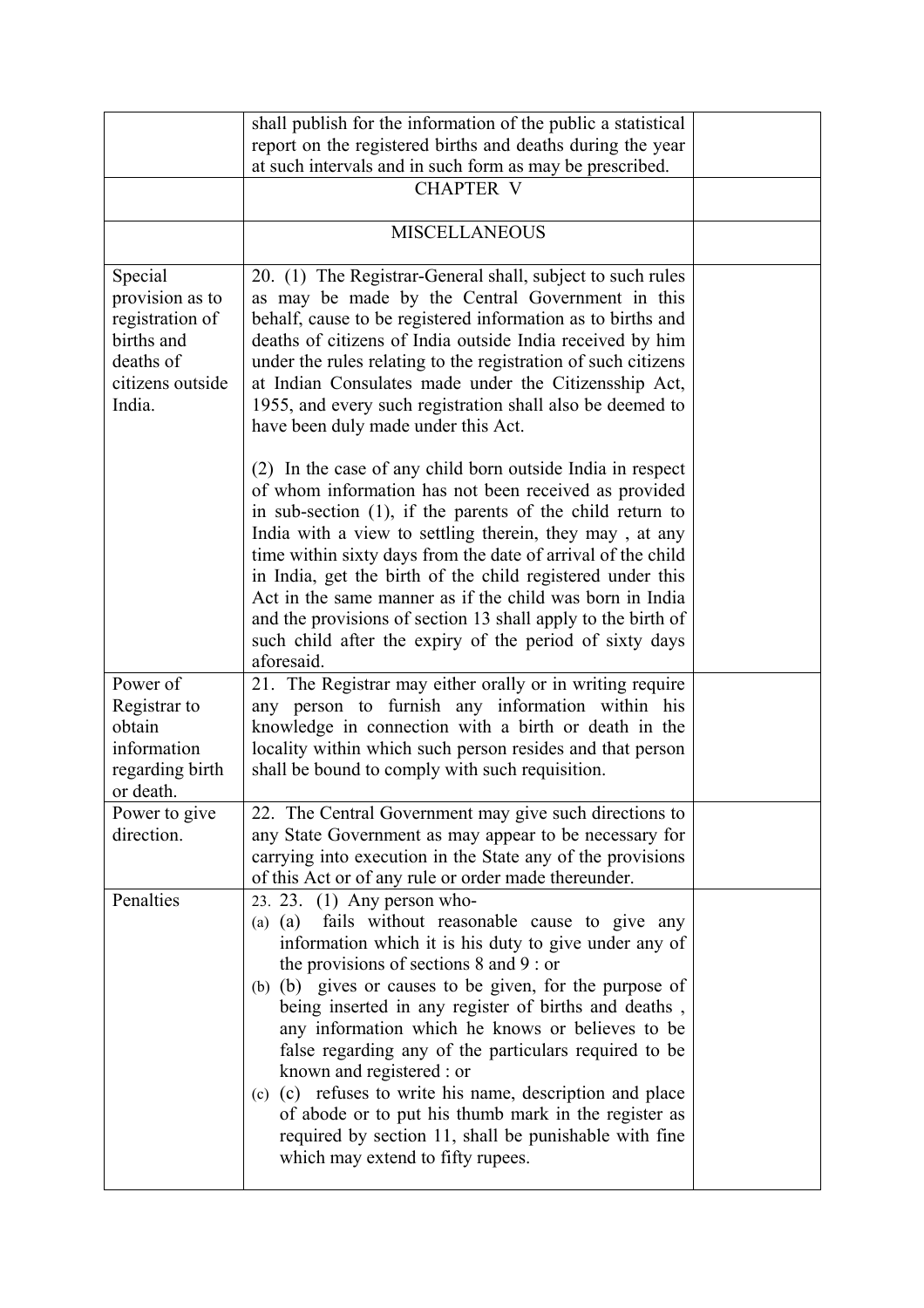|                  | (2) (2) Any Registrar or Sub-Registrar who neglects or         |            |
|------------------|----------------------------------------------------------------|------------|
|                  | refuses, without reasonable cause, to register any             |            |
|                  | birth or deaths occuring in his jurisdiction or to             |            |
|                  | submit any returns as required by sub-section (1) of           |            |
|                  | section 19 shall be punishable with fine which may             |            |
|                  | extend to fifty rupees.                                        |            |
|                  | Any medical practitioner who neglects or<br>(3)                |            |
|                  | (3)<br>refuses to issue a certificate under sub-section (3) of |            |
|                  |                                                                |            |
|                  | section 10 and any person who neglects or refuses to           |            |
|                  | deliver such certificates shall be punishable with fine        |            |
|                  | which may extend to fifty rupees.                              |            |
|                  | Any person who, without reasonable cause,<br>(4)<br>(4)        | 5 of 1898  |
|                  | contravenes any provision of this Act for the                  |            |
|                  | contravention of which no penalty is provided for in           |            |
|                  | the section shall be punishable with fine which may            |            |
|                  | extend to ten rupees.                                          |            |
|                  | (5) (5) Notwithstanding anything contained in the Code         |            |
|                  | of Criminal Procedure, 1898, an offence under this             |            |
|                  | section shall be tried summarily by a magistrate.              |            |
| Power to         | 24. 24. (1) Subject to such conditions as may be               |            |
| compound         | prescribed, any officer authorised by the Chief                |            |
| offences.        | Registrar by a general or special order in this behalf         |            |
|                  | may, either before or after the institution of criminal.       |            |
|                  | Proceedings under this Act, accept from the person             |            |
|                  | who has committed or is reasonably suspected of                |            |
|                  | having committed an offence under this Act, by way             |            |
|                  | of composition of such offence a sum of money not              |            |
|                  | exceeding fifty rupees.                                        |            |
|                  | (2) O the payment of such sum of money, such person            |            |
|                  | shall be discharged and no further proceedings shall           |            |
|                  | be taken against him in respect of such offence.               |            |
| Sanction for     | 25. No prosecution for an offence punishable under this        |            |
| prosecution.     | Act shall be instituted except by an officer                   |            |
|                  | authorised by the Chief Registrar by general or                |            |
|                  | special order in this behalf.                                  |            |
| Registrar and    | 26. All Registrars and Sub-Registrars shall, while acting      | 45 of 1860 |
| Sub-Registrar to | or purporting to act in pursuance of the provisions of         |            |
| be deemed        | this Act or any rule or order made thereunder be               |            |
| public servants. | deemed to be public servants within the meaning of             |            |
|                  | section 21 of the Indian Penal Code.                           |            |
|                  |                                                                |            |
| Delegation of    | 27. The State Government may, by notification in the           |            |
| powers.          | Official Gazette, direct that any power exercisable by         |            |
|                  | it under this Act (except the power to make rules              |            |
|                  | under section 30) or the rules made thereunder shall,          |            |
|                  | subject to such conditions, if any, as may be specified        |            |
|                  | in the direction, be exercisable also by such officer or       |            |
|                  | authority subordinate to the State Government as may           |            |
|                  | be specified in the direction.                                 |            |
| Protection of    | 28. (1) No suit, prosecution or other legal<br>28.             |            |
| action taken in  | proceeding shall lie against the Government, the               |            |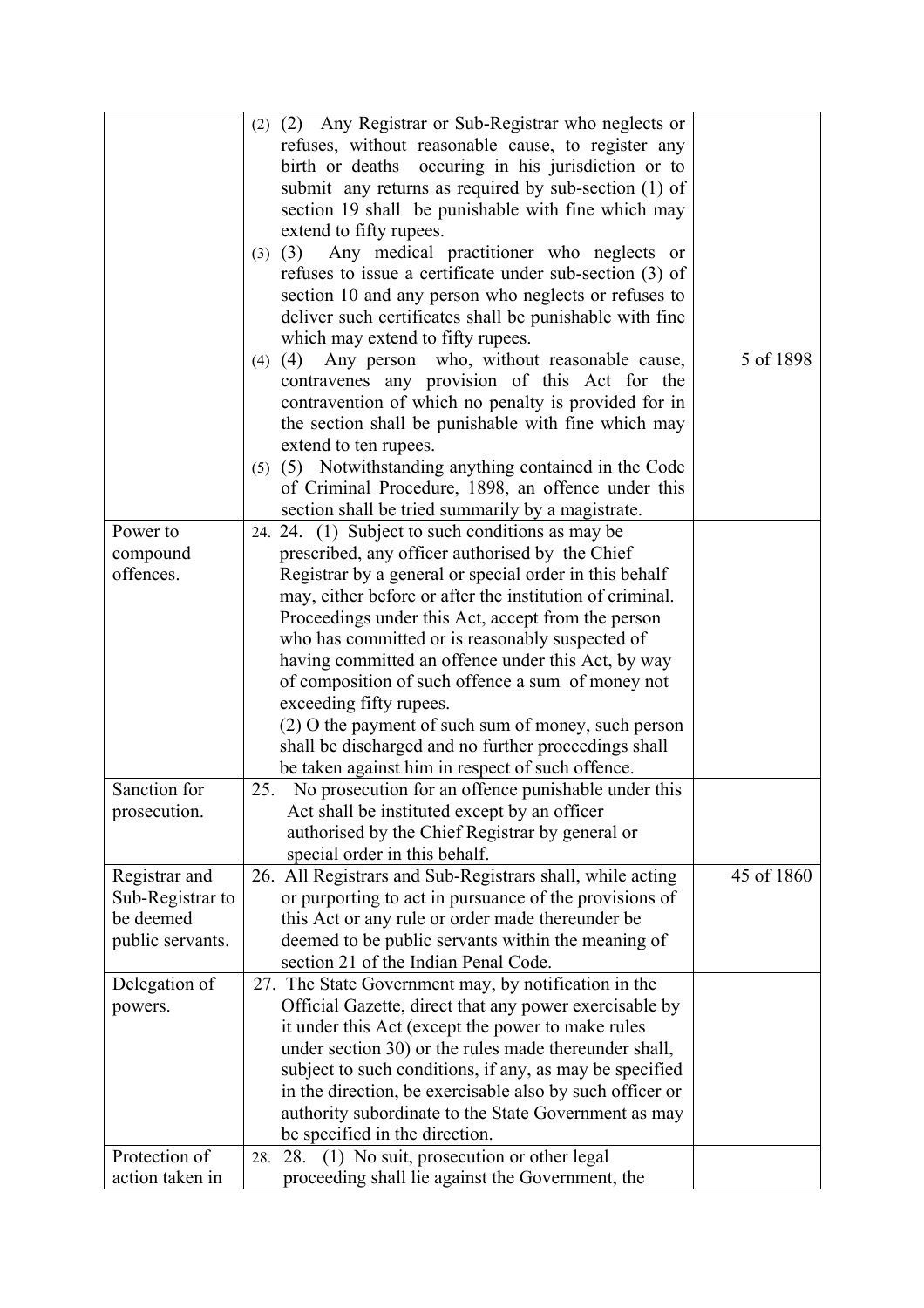| good faith.      | Registrar-General, any Registrar, or any person                 |  |
|------------------|-----------------------------------------------------------------|--|
|                  | exercising any power or performing any duty under               |  |
|                  | this Act for anything which is in good faith done or            |  |
|                  | intended to be done in pursuance of this Act or any             |  |
|                  | rule or order made thereunder.                                  |  |
|                  | (2) No suit or other legal proceeding shall lie against         |  |
|                  | the Government for any damage caused or likely to               |  |
|                  | be caused by anything which is in good faith done or            |  |
|                  | intended to be done in pursuance of this Act or any             |  |
|                  | rule or order made thereunder.                                  |  |
| Act not to be in | 29. 29. Nothing in this Act shall be constred to be in          |  |
| derogation of    | derogation of the provisions of the Births, Deaths and          |  |
| Act. 6 of 1886.  | Marriages Registration Act, 1886.                               |  |
| Power to make    | 30. 30. (1) The State Government may, with the                  |  |
| rules.           | approval of the Central Government, by notification             |  |
|                  | in the Official Gazette, make rules to carry out the            |  |
|                  | purposes of this Act.                                           |  |
|                  | In particular, and without prejudice to the<br>(2)<br>(2)       |  |
|                  | generality of the foregoing provision, such rules may           |  |
|                  | provide for-                                                    |  |
|                  | the forms of registers of births and deaths<br>(a)<br>(a)       |  |
|                  | required to be kept under this Act:                             |  |
|                  | the period within which and the form and<br>(b)<br>(b)          |  |
|                  | the manner in which information should be given to              |  |
|                  | the Registrar under section 8;                                  |  |
|                  | the period within which and the manner<br>(c)<br>(c)            |  |
|                  | in which births and deaths shall be notified under sub-         |  |
|                  | section $(1)$ of section 10;                                    |  |
|                  | (d) (d) the person from whom and the form in which a            |  |
|                  | certificate as to cause of death shall be obtained;             |  |
|                  | (e) the particulars of which extract may be given<br>(e)        |  |
|                  | under section 12.                                               |  |
|                  | the authority which may grant permission for<br>$(f)$ $(f)$     |  |
|                  | registration of a birth or death under sub-section (2)          |  |
|                  | of section 13;                                                  |  |
|                  | the fees payable for registration made under<br>(g)<br>(g)      |  |
|                  | section $13$ ;                                                  |  |
|                  | (h) (h) the submission of reports by the Chief Registrar        |  |
|                  | under sub-section $(4)$ of section 4;                           |  |
|                  | the search of birth and death registers and the<br>(i)<br>(i)   |  |
|                  | fees payable for such search and for the grant of               |  |
|                  | extracts from the registers;                                    |  |
|                  | the forms in which and the intervals at which the<br>(i)<br>(i) |  |
|                  | returns and the statistical report under section 19 shall       |  |
|                  | be furnished and published;                                     |  |
|                  | the custody, production and transfer of the<br>$(k)$ $(k)$      |  |
|                  | registers and other records kept by Registrars;                 |  |
|                  | the correction of errors and the cancellation of<br>(1)<br>(1)  |  |
|                  | entries in the register of births and deaths;                   |  |
|                  | $(m)$ (m) any other matter which has to be, or may be,          |  |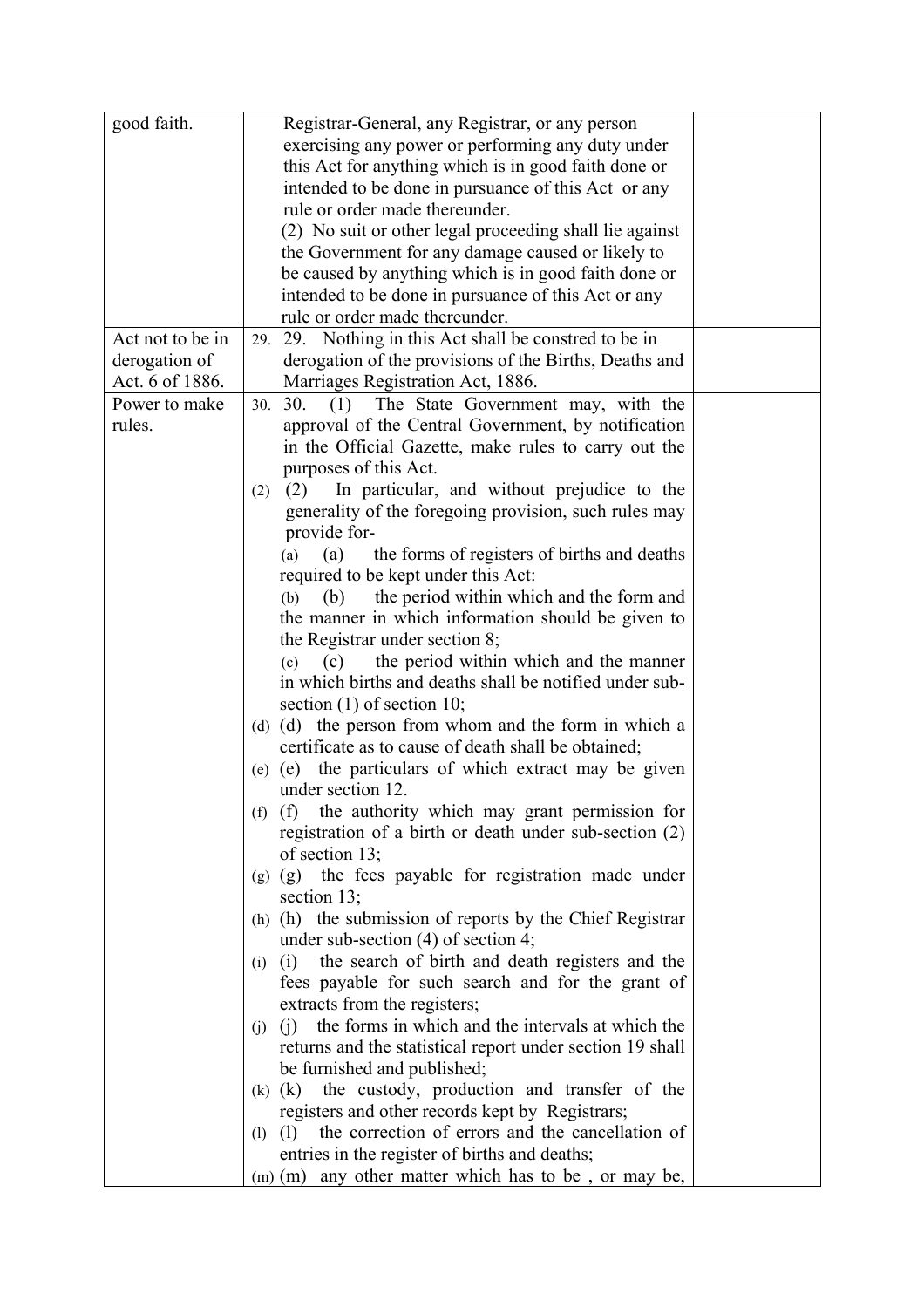|            | prescribed.                                                 |  |
|------------|-------------------------------------------------------------|--|
| Repeal and | 31. 31. (1) Subject to the provisions of section 29, as     |  |
| saving.    | from the coming into force of this Act in any State or      |  |
|            | part thereof, so much of any law in force therein as        |  |
|            | relates to the matters covered by this Act shall stand      |  |
|            | repealed in such State or part, as the case may be.         |  |
|            | (2) Notwithstanding such repeal, anything done or any       |  |
|            |                                                             |  |
|            | action taken(including any instruction or direction issued, |  |
|            | any regulation or rule or order made) under any such law    |  |
|            | shall, in so far such thing or action is not inconsistent   |  |
|            | with the provisions of this Act, be deemed to have been     |  |
|            | done or taken under the provisions aforesaid, as if they    |  |
|            | were in force when such thing was done or such action       |  |
|            | was taken, and shall continue in force accordingly until    |  |
|            | superseded by anything done or any action taken under       |  |
|            | this Act.                                                   |  |
| Power to   | 32. 32. If any diffculty arises in giving effect in a State |  |
| remove     | to the provisions of this Act in their application to       |  |
| diffculty. | any area, the State Government may, with the                |  |
|            | approval of the Central Government, by order make           |  |
|            | such p[rovisions or give such directions not                |  |
|            | inconsistent with the provisions of this Act as appears     |  |
|            | to the State Government to be necessary or expedient        |  |
|            | for removing the difficulty:                                |  |
|            |                                                             |  |
|            | Provided that no order shall be made under this section in  |  |
|            | relation to any area in a State after the expiration of two |  |
|            | years from the date on which this Act comes into force in   |  |
|            | that area.<br><b>ENFORCEMENT OF ACT</b>                     |  |
|            |                                                             |  |
| 1.         | This Act came into force in the following areas w.e.f. 1-   |  |
|            | 4-1970; vide Notification No. G.S.R. 514, dated 21-3-       |  |
|            | 1970, Gazeette of India, Extraordinary, Pt. II, Sec.3(I),   |  |
|            | $p.377$ :                                                   |  |
|            | (1) (1) The whole State of Assam except :-                  |  |
|            | the district of United Khasi & Jaintia Hills<br>(i)         |  |
|            | excluding the areas comprised within the limits of :-       |  |
|            | (a) (a) Municipality of Shillong;                           |  |
|            | (b) (b) Cantonment of Shillong;                             |  |
|            | the entire district of Garo Hills;<br>(ii)<br>(ii)          |  |
|            | the entire district of United Mikir and<br>(iii)<br>(iii)   |  |
|            | North Cachar Hill;                                          |  |
|            | the entire district of Mizo Hills.<br>(iv)<br>(iv)          |  |
|            | (2) The whole of the State of West Bengal except:-<br>(2)   |  |
|            | the area comprised within the limits of the<br>(i)          |  |
|            | Corporation of Calcutta;                                    |  |
|            | the area comprised within the limits of<br>(ii)<br>(ii)     |  |
|            | Howrah Municipality;                                        |  |
|            | (iii)<br>Fort William; and<br>(iii)                         |  |